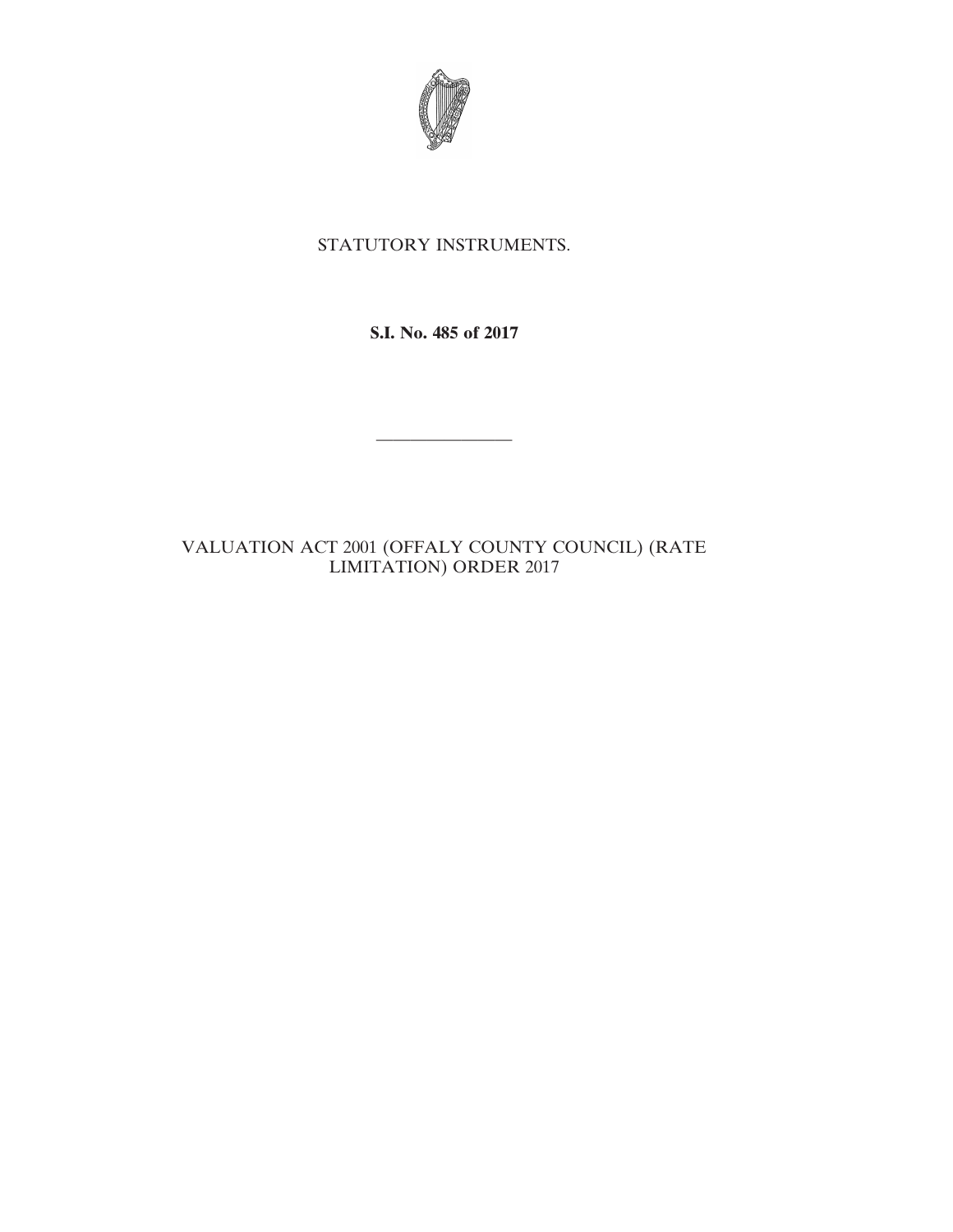## VALUATION ACT 2001 (OFFALY COUNTY COUNCIL) (RATE LIMITATION) ORDER 2017

I, JOHN PAUL PHELAN, Minister of State at the Department of Housing, Planning and Local Government, in exercise of the powers conferred on me by section 56 of the Valuation Act 2001 (No. 13 of 2001) and the Housing, Planning and Local Government (Delegation of Ministerial Functions) Order 2017 (S.I. No. 473 of 2017) and, having obtained the consent of the Minister for Public Expenditure and Reform, hereby order as follows:

1. This Order may be cited as the Valuation Act 2001 (Offaly County Council) (Rate Limitation) Order 2017.

2. Offaly County Council shall exercise its powers to make rates in such a manner as to secure that the total amount liable to be paid to it in respect of rates made by it for the local financial year 2018 does not exceed an amount determined in accordance with the formula set out in section 56(2) of the Valuation Act 2001, where "A" is the figure 1.002.



GIVEN under my hand, 9 November 2017.

> JOHN PAUL PHELAN, Minister of State at the Department of Housing, Planning and Local Government.

*Notice of the making of this Statutory Instrument was published in "Iris Oifigiúil" of* 14*th November*, 2017.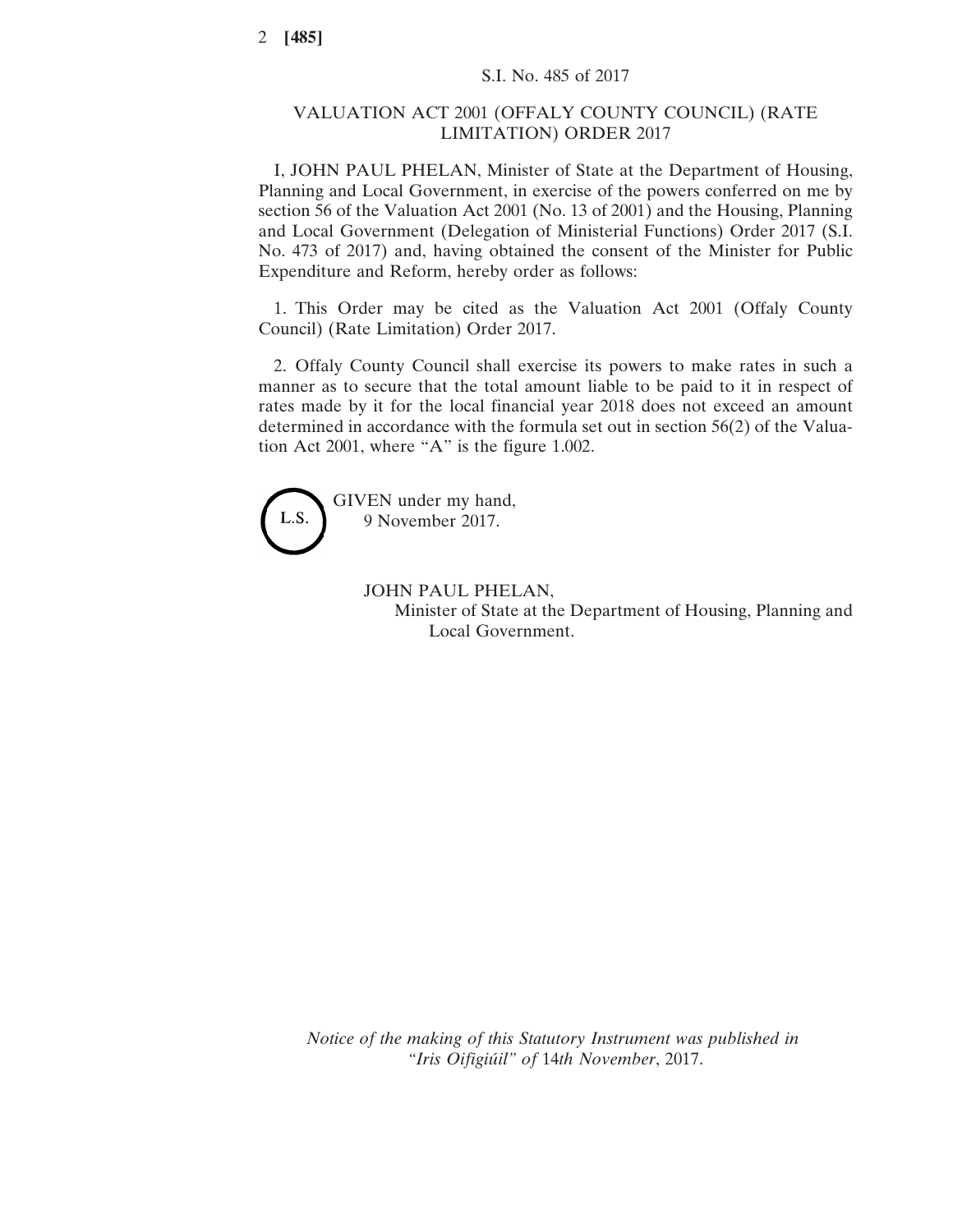**[485]** 3

## EXPLANATORY NOTE:

*(This note is not part of the Instrument and does not purport to be a legal interpretation).*

This order requires that Offaly County Council, in exercising its powers to make rates for the financial year 2018, does so in such a way to ensure that the total amount of rates liable to be paid to it does not exceed an amount determined in accordance with the formula set out in section 56(2) of the Valuation Act 2001. This formula relates to the Consumer Price Index (All Items).